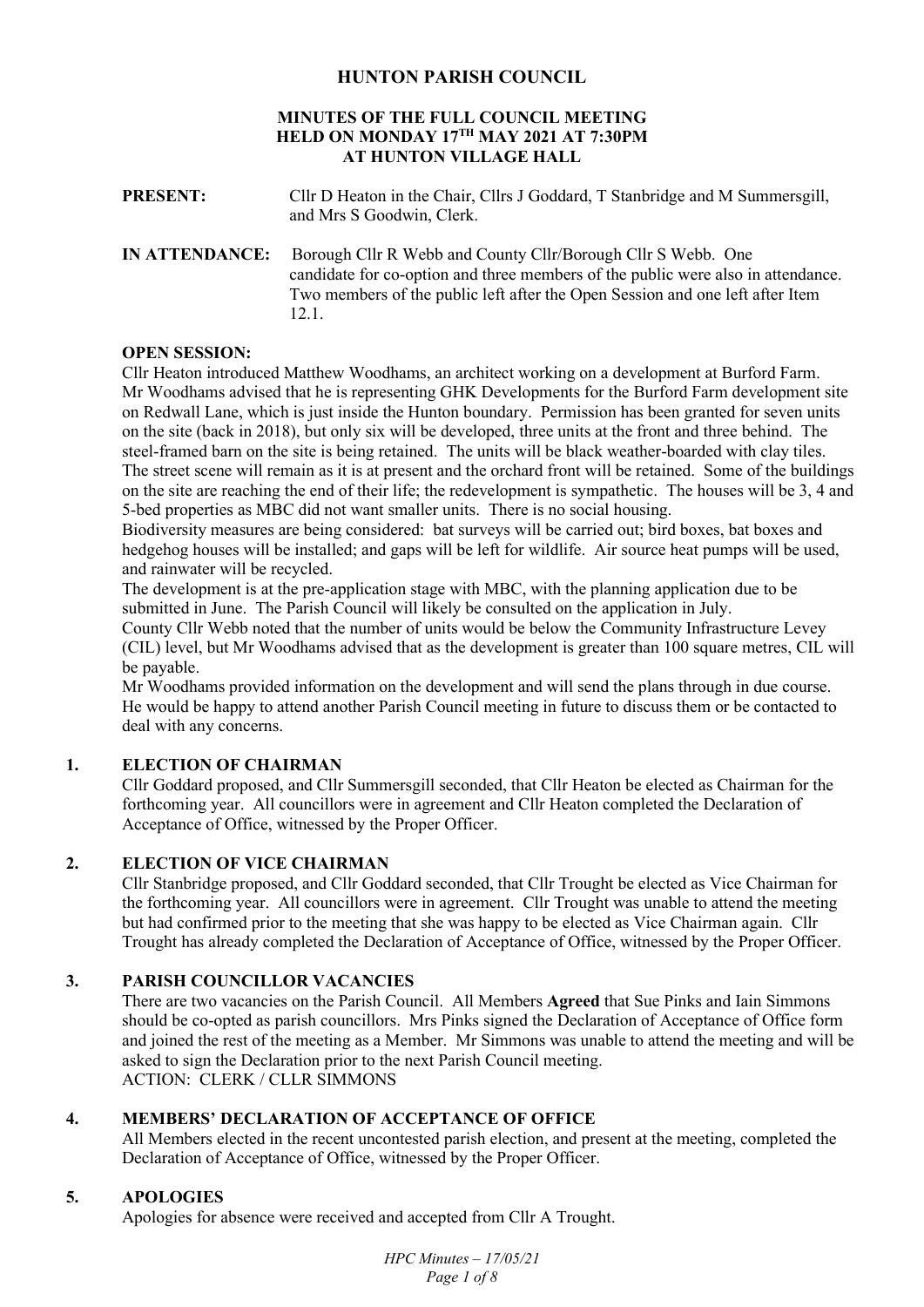Apologies had also been received from Borough Cllr Parfitt-Reid and Steve Jones (Chairman of the King George V Playing Field Committee).

## **6. FILMING AND RECORDING**

The members of the public did not wish to film, record or photograph the meeting.

### **7. COUNCILLOR DECLARATIONS**

#### **7.1 Declaration of Interests**

There were no declarations of interests.

#### **7.2 Dispensations**

There were no requests for dispensations.

#### **8. DISCLOSABLE PECUNIARY INTERESTS**

Following the election and co-option of Members, the MBC Monitoring Officer requires all Members to complete a new Disclosable Pecuniary Interests form. All Members present at the meeting completed the form. Cllr Trought has already completed the form. Cllr Simmons will complete the form outside of the meeting. ACTION: CLERK / CLLR SIMMONS

# **9. MINUTES OF THE FULL COUNCIL MEETING HELD ON 29TH MARCH 2021**

The minutes of the meeting held on 29<sup>th</sup> March 2021 had been previously distributed. Members approved the minutes. The Chairman signed off the official copy of the minutes as well as the minutes from meetings held virtually between March 2020 and January 2021 and Planning Committee meetings held between December 2019 and February 2021.

#### **10. MATTERS ARISING FROM PREVIOUS MINUTES NOT INCLUDED IN THE AGENDA**

Item 8.2 *(18/01/21 meeting)* – KCC PROW have not repaired the damaged railings on the bridge to the permissive footpath yet - the Clerk has chased them up. A parishioner has kindly carried out a temporary repair.

Open Session – The Clerk contacted the PCSO about the lady walking up Hunton Hill, who advised contacting the Kent Community Wardens, which was done. The Kent Community Wardens team leader said they will contact the lady and her family to provide help.

Item 9.5 - The lamp in the streetlight on Bensted Close has been replaced with an LED lamp.

#### **11. POLICE**

#### **11.1 Police**

PCSO Paul Vasey has been moved to a task force permanently – the area will be covered by PCSO Megan Mcleod from now on. PCSO Mcleod has provided the following crime report for the period between 29<sup>th</sup> March and 14<sup>th</sup> May:

- One report of a nuisance youth, drunk seen heading towards King George V Playing Field.
- Two reports of suspicious events one male knocking on a door and one cloning plates.
- One report of a woman being followed.

Local officers have conducted high visibility patrols in Hunton and the surrounding area, giving reassurance to local people, victims and witnesses, and collected CCTV from shops as requested by officers.

Cllr Heaton asked County Cllr Webb if he could enquire about increasing the number of PCSOs in the area as Hunton's PCSO covers a large area. The PCSOs also seem to move on very quickly.

### **11.2 Huntonwatch**

Steve and Sue Wyles from Huntonwatch have provided the following report:

Sadly, as the Parish Council will already know, our PCSO Paul Vasey has moved to pastures knew. We have details of his replacement and will endeavour to make contact soon. We are sorry to see Paul go since he was the most visible and proactive PCSO we have had for many years, and he always responded quickly to any issues that we raised. We wish him well in his new role based at Cranbrook.

Some weeks ago, we had a series of out-building break-ins in the Buston Manor/White House area of the village. These were reported to the police by the Huntonwatch member who discovered them.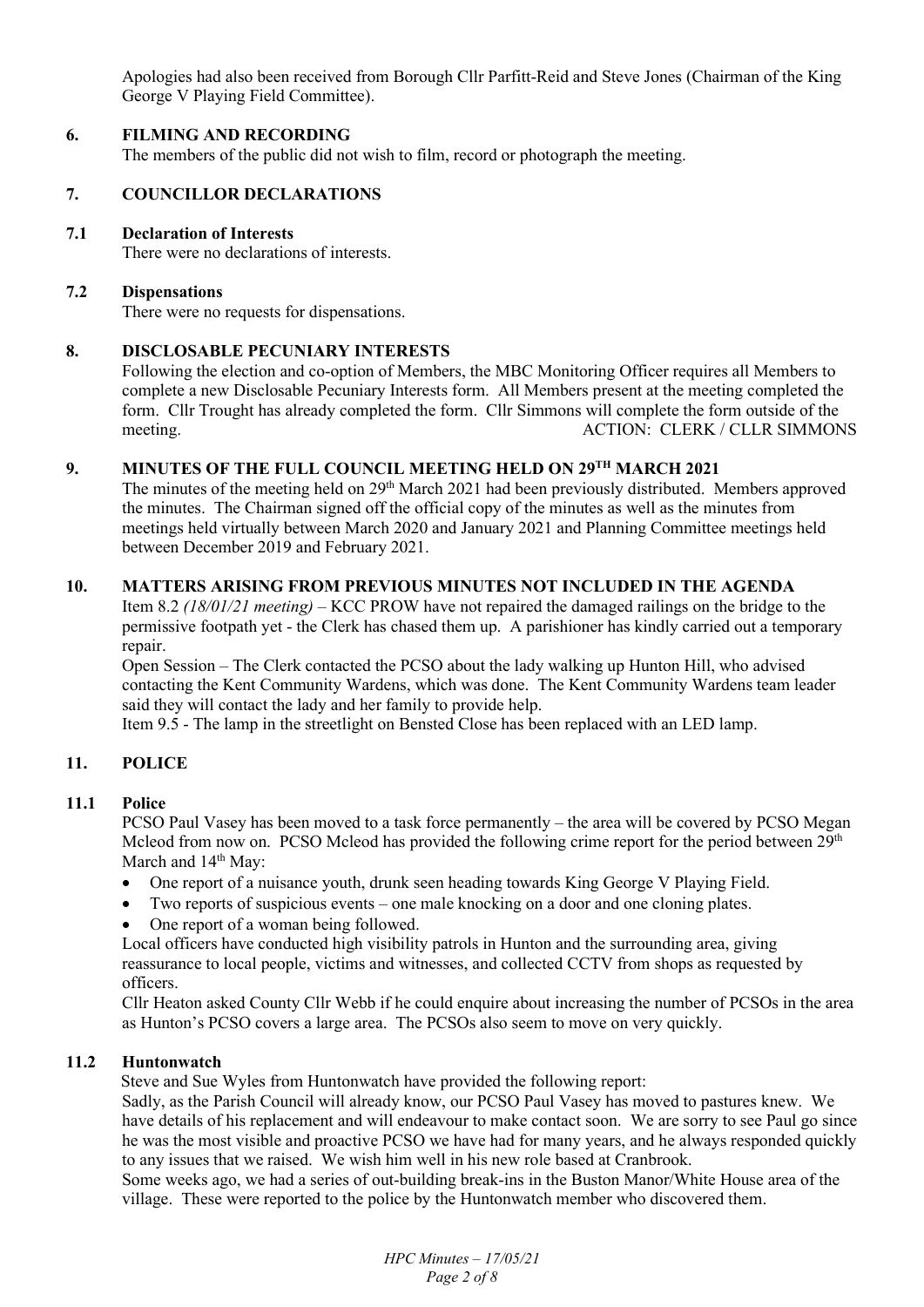One female dog walker was alarmed by the behaviour of a man who had parked his car in Bishops Lane and appeared to be following her. We were walking our dogs at the time and had seen the man in his car. It was very early in the morning and something did not seem right. When the dog walker mentioned his behaviour to us, we went to his car and asked him to move on - which he did. The incident and details of the man and his vehicle were reported to the police who later contacted the dog walker to offer advice on keeping safe.

There has been a noticeable increase in dog fouling on pavements and footpaths, graffiti and litter in the village. We also note that more people from other villages (Coxheath, Yalding, Chainhurst and Laddingford) are using our network of footpaths but also walking around private land, presumably unaware that they have strayed from the public rights of way. Some of the issues above may be as a result of this increased traffic.

We have been made aware of trail bikes using the playing fields and we have encountered one man riding his around Bishops Field and the adjoining fields. The boundary on Bishops Lane has been enhanced by the landowner to prevent it happening again.

## **12. LOCAL COMMUNITY**

## **12.1 King George V Playing Field Committee**

The Chairman of the Committee, Steve Jones, was unable to attend the meeting but had passed on thanks from the Cricket Club for the funding towards a replacement mower and for the grant funding provided to the Playing Field Committee to assist the sports clubs which had suffered losses as a result of Covid. Angela Baptie, a Trustee of the Playing Field Committee, also thanked the Parish Council for its support over the last two years, for the grant funding provided towards the new Bowls Club changing rooms and the funding for Covid losses.

Cllr Heaton noted that the Playing Field Committee has erected a new picnic table near the play area and a working party will be doing some further work on the coming weekend. A new container has been purchased to secure parish and Playing Field Committee items.

## **12.2 Traffic & Road Safety Working Party/Highways**

Cllr Goddard is working on three issues with Jennie Watson of KCC Highways:

- 1. A 40mph speed limit for East Street.
- 2. A 'Road narrows' sign in East Street.
- 3. Kerbing outside the school on West Street.

Cllr Goddard is arranging a Zoom meeting to discuss the issues, which will be followed by a meeting on site and finalising the costings.

County Cllr Webb asked who will pay for the signage costs. Cllr Goddard confirmed that it would be the Parish Council and agreed to email the costs to Cllr Webb. ACTION: CLLR GODDARD Cllr Summersgill noted that the work has not been done on the marked areas on the verge near Brickyard Cottages. Cllr Goddard will remind KCC Highways. ACTION: CLLR GODDARD

## **12.3 Tree & Pond Warden**

Cllr Summersgill, as the Tree & Pond Warden, reported that emergency work had been undertaken on a tree outside the Village Hall by Hoods Tree Services as it was leaning on the BT lines. Hoods Tree Services have also removed the deadwood from the Oak tree on the recreation ground, as required by the Visual Tree Assessment. They did a good, cost effective job. Nothing to report on ponds.

# **13. APPOINTMENT OF COMMITTEES**

Members **Agreed** to the following Committee and Working Party arrangements for the forthcoming year:

- Planning Committee all Councillors are members of the Planning Committee. A minimum of three Councillors is required for the Committee to be quorate.
- Traffic & Road Safety Working Party a minimum of two Councillors and one member of the public. Cllrs Goddard and Summersgill agreed to be on the Traffic & Road Safety Working Party. Three members of the public are also on it, with a fourth showing interest. Members **Agreed** that the Clerk should ask Cllr Simmons if he wishes to be on the Working Party. ACTION: CLERK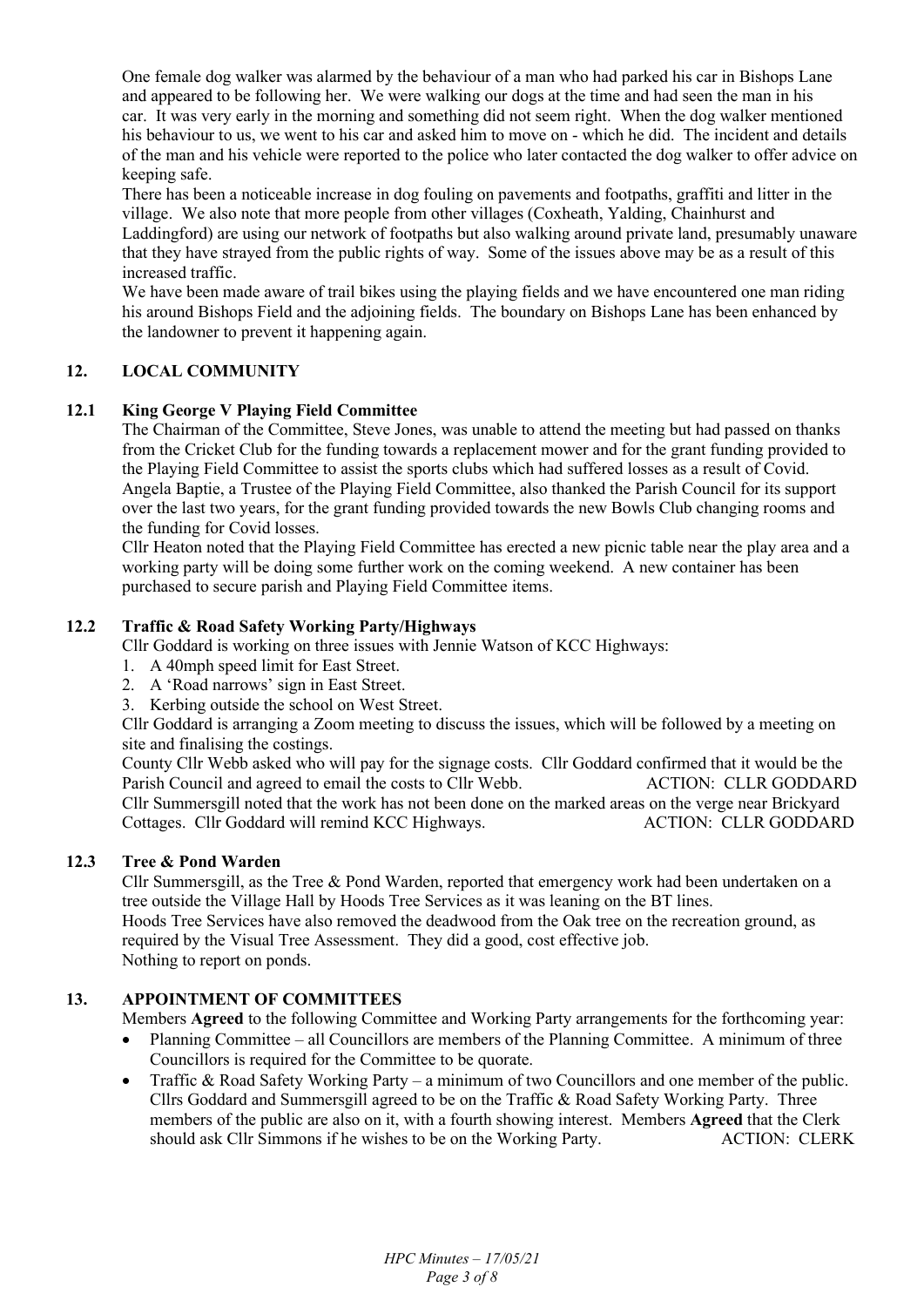## **14. COUNCIL REPRESENTATIVES**

Members **Agreed** to the following appointments for the forthcoming year:

- KCC Highways Cllr Goddard
- KALC Area Committee Cllr Heaton
- Policing matters Cllr Trought and Cllr Heaton
- Hunton Primary School Cllr Trought
- Representative Trustees of the King George V Playing Field Cllr Heaton and Cllr Stanbridge
- Trustees of Hunton Village Hall Committee Cllr Trought, Cllr Heaton and Cllr Pinks
- Parish Plan Steering Committee *(on hold)*  Cllr Trought, Cllr Heaton and Cllr Stanbridge

Members **Agreed** to the following Parish Council responsibilities:

- Footpaths and ditches Cllr Heaton (primary) and Cllr Goddard (secondary)
- Road conditions and speed limits Cllr Goddard (primary)
- Events and communications Cllr Trought
- Planning issues and consultations Cllr Summersgill
- Liaison with KALC, MBC and other external bodies Cllr Heaton
- Utilities (broadband, water, electricity) Cllr Stanbridge
- Hunton Parish Plan/Neighbourhood Plan *(on hold)* Cllr Trought
- Speedwatch *(on hold)* N/A

Members **Agreed** that the Clerk should ask Cllr Simmons if he wishes to be a Council representative for KCC Highways and Hunton Primary School and have secondary responsibility for road conditions and speed limits. The Clerk will also check that Cllr Trought is happy to be responsible for events and communications. ACTION: CLERK

Cllr Heaton noted that the speedwatch equipment owned by the Parish Council is not being used at present.

### **15. APPOINTMENT OF INTERNAL AUDITOR**

Members **Agreed** to appoint Lionel Robbins as the Internal Auditor for the forthcoming year.

## **16. COUNTY AND BOROUGH COUNCILLORS**

#### **16.1 County Councillor**

As the newly elected County Councillor, Cllr Simon Webb remarked that people who put themselves forward for election, including parish councillors, need to be supported. Cllr Webb has written to Cllr Heaton to ask what the Parish Council expects from him and if there are any particular issues he can follow up on the Council's behalf. Cllr Webb is working well with Borough Cllr Richard Webb and will continue to do so to solve problems.

Cllr Summersgill advised that parish councillors at Collier Street are getting very angry about HGVs flouting weight restrictions and are getting the MP and police involved. Cllr Webb was aware of this. Cllr Heaton noted that the police do not have the manpower to police the weight limits.

#### **16.2 Borough Councillors**

Borough Cllr Richard Webb advised that he has been very busy with work, as a subsidiary key worker, and apologised for not attending many meetings, but his work situation is easing now. He is looking forward to meeting people again at face-to-face meetings, rather than on Zoom.

## **17. PARISH MATTERS**

#### **17.1 Coronavirus**

Steve and Sue Wyles from Huntonwatch have advised that the meds collection service was discontinued on 15th May. Take up this time around was minimal.

Cllr Heaton noted that the Parish Council still has the emergency mobile phone should it be needed in future.

#### **17.2 Parish Councillors**

No issues raised.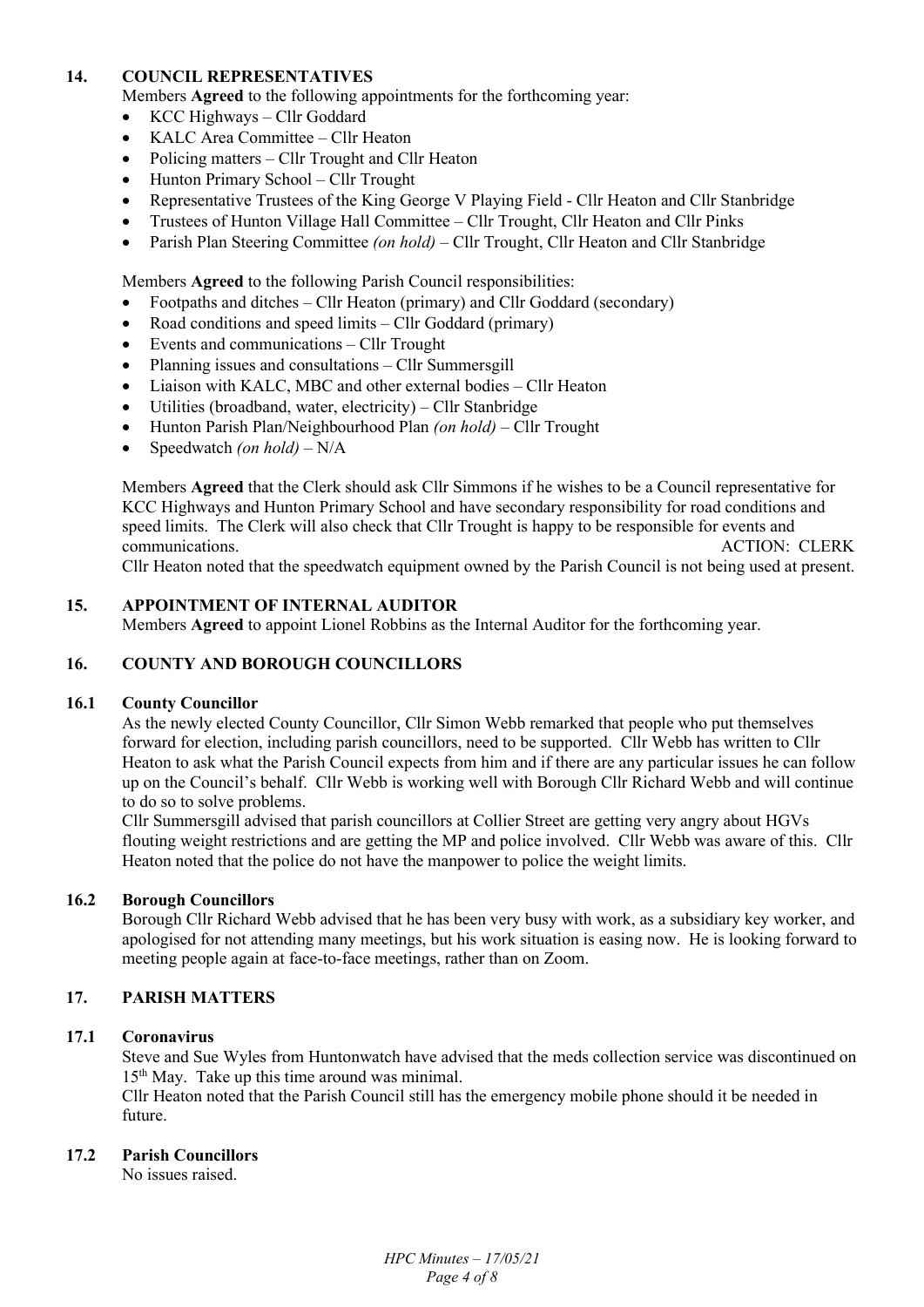## **17.3 Culvert on Grove Lane**

Cllr Goddard advised that the culvert is running well at the moment. Cllr Heaton suggested that the way the land is being farmed may stop the flooding.

## **17.4 Website**

Parishcouncil.net was the website provider chosen to develop a website for the Parish Council. The Website Development Brief required by Parishcouncil.net was completed but since then, despite numerous emails and telephone calls, the Clerk has been unable to get any response from Parishcouncil.net. Members agreed to select an alternative website provider to move the project on, using information supplied by the Clerk on four providers.

Members **Agreed** to select VCS Websites Ltd to develop the new website. ACTION: CLERK

## **17.5 Clerk's Report**

The Clerk attended the KALC Workshop 'All About the AGAR' on 14<sup>th</sup> April 2021, which was very useful for the preparation of the AGAR.

The Clerk has prepared a risk assessment for face-to-face meetings. It will be reviewed for the next meeting in July, taking into account government guidance.

The Clerk asked whether Members wished to change the agenda now the Parish Council is back to having face-to-face meetings. Members agreed to keep it as it is for now.

## **18. POLICIES**

### **18.1 Scheme of Delegation Policy**

The Scheme of Delegation Policy is a new policy which has been created to set out the delegated responsibilities of the Clerk, Council and Committee. It also identifies additional delegated authority in exceptional circumstances, such as the Coronavirus epidemic.

Members reviewed the Scheme of Delegation Policy and **Agreed** to adopt it.

### **18.2 Complaints Procedure**

The Parish Council adopted the Complaints Procedure on 13<sup>th</sup> May 2010. The policy has been significantly updated, using the Society of Local Council Clerks model procedure as the basis, with some amendment.

Members reviewed the Complaints Procedure and **Agreed** to adopt it.

#### **18.3 Code of Conduct Complaints Policy**

The Parish Council adopted the Code of Conduct Complaints Policy on  $10<sup>th</sup>$  May 2010. The policy has been updated.

Members reviewed the Code of Conduct Complaints Procedure and **Agreed** to adopt it.

## **19. FINANCE**

## **19.1 Statement of Internal Control**

The Council must review the effectiveness of the system of internal control as the Annual Governance Statement needs to be completed in the Annual Governance & Accountability Return. A Statement of Internal Control was prepared by the Clerk to assist in this review. Members reviewed the Statement and **Agreed** that it could be signed and included with the year-end accounts. The Statement was signed by the Chairman and the Clerk.

## **19.2 Annual Review of Effectiveness of Internal Audit**

In carrying out the Council's annual review of Internal Audit, Members **Agreed** that:

- the Internal Auditor is independent of the Council and has no involvement or responsibility in the financial decision making, management or control of the Council;
- the Internal Auditor is competent to carry out an effective audit of the Council's system of internal control;
- the review and scope of the internal audit adequately assesses the Council's internal controls, governance processes and management of risk;
- they understand the importance of the relationship between the Internal Auditor and the Council;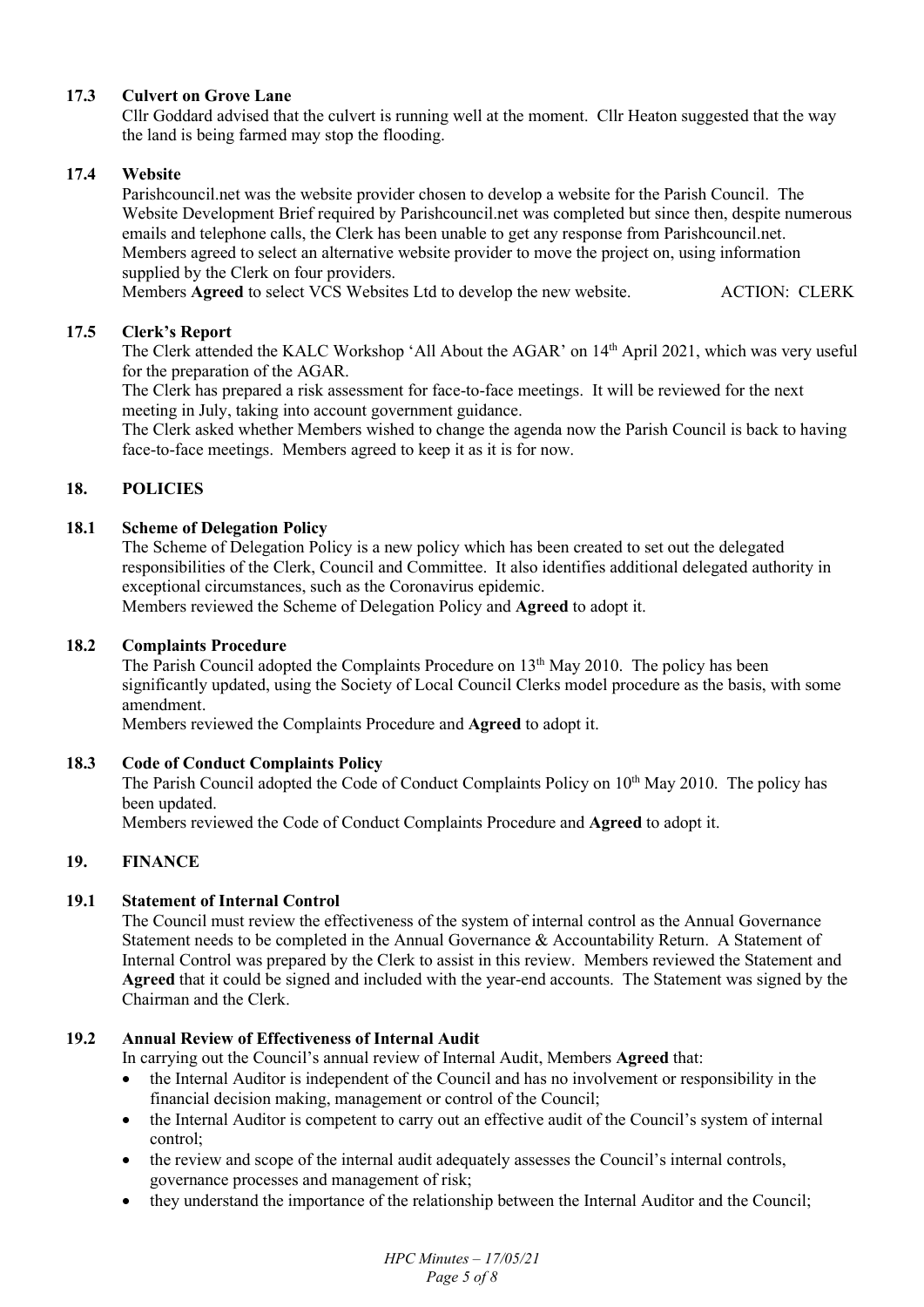- adequate preparations are made for the audit procedure to facilitate the work of the Internal Auditor, including making available all relevant documents and records and supplying any information or explanations required; and
- reports received from the Internal and External Auditor are actioned when necessary.

### **19.3 Internal Audit Report**

The Internal Auditor, Lionel Robbins, carried out the internal audit on 11<sup>th</sup> May 2021 and has completed the Annual Internal Audit Report on page 3 of the 2020/21 Annual Governance & Accountability Return. Members considered and **Approved** the report of the Internal Auditor.

### **19.4 Accounts 2020/21**

Members reviewed the Council's Statement of Accounts, year-end Financial Book and Fixed Asset Register. The Accounts were signed by the Chairman and the Clerk, and the Chairman also signed the Financial Book.

Cllr Heaton remarked that the Parish Council could consider increasing the contribution towards the Village Hall.

### **19.5 Annual Governance and Accountability Return 2020/21**

### **19.5.1 Section 1 – Annual Governance Statement**

Members considered the Annual Governance Statement contained in Section 1 on page 4 of the Annual Governance & Accountability Return (AGAR), consisting of 9 assertions. To properly consider the assertions, the Clerk provided Members with a table comparing the Parish Council's practices to proper practices.

Members **Agreed** that assertions 1 to 8 could all be answered "Yes" and assertion 9 should be answered "N/A". Members **Resolved** that the Annual Governance Statement be approved and page 4 of the AGAR was signed by the Chairman and the Clerk.

### **19.5.2 Section 2 – Accounting Statements**

Members considered the Accounting Statements contained in Section 2 on page 5 of the AGAR and **Resolved** that they be approved. The Clerk had already signed page 5 of the AGAR according to the requirements of the external auditor. The Clerk pointed out that 'Staff Costs' and 'Other Costs' have been restated for 2020 due to staff costs being treated differently in 2021 according to the guidance. The Accounting Statements were signed by the Chairman.

## **19.6 Budget Monitoring Report**

The Budget Monitoring Report to 30<sup>th</sup> April 2021 was Noted.

### **19.7 Income Received**

The following income has been received since the last meeting.

| Hunton Parish Hall Committee – FIT receipts     | £216.63    |
|-------------------------------------------------|------------|
| Maidstone Borough Council – Precept for 2021/22 | £26,338.00 |

The bank reconciliation was reviewed and signed by Cllr Stanbridge.

## **19.8 Payments Made**

Members **Approved** the following payments made since the last meeting:

| $SO -$ Sharon Goodwin – Salary & office allowance – February | £464.47 |
|--------------------------------------------------------------|---------|
| $SO -$ Sharon Goodwin – Salary & office allowance – March    | £464.47 |
| $SO -$ Sharon Goodwin – Salary & office allowance – April    | £464.47 |
| Unity Trust Bank – Service charge                            | £18.00  |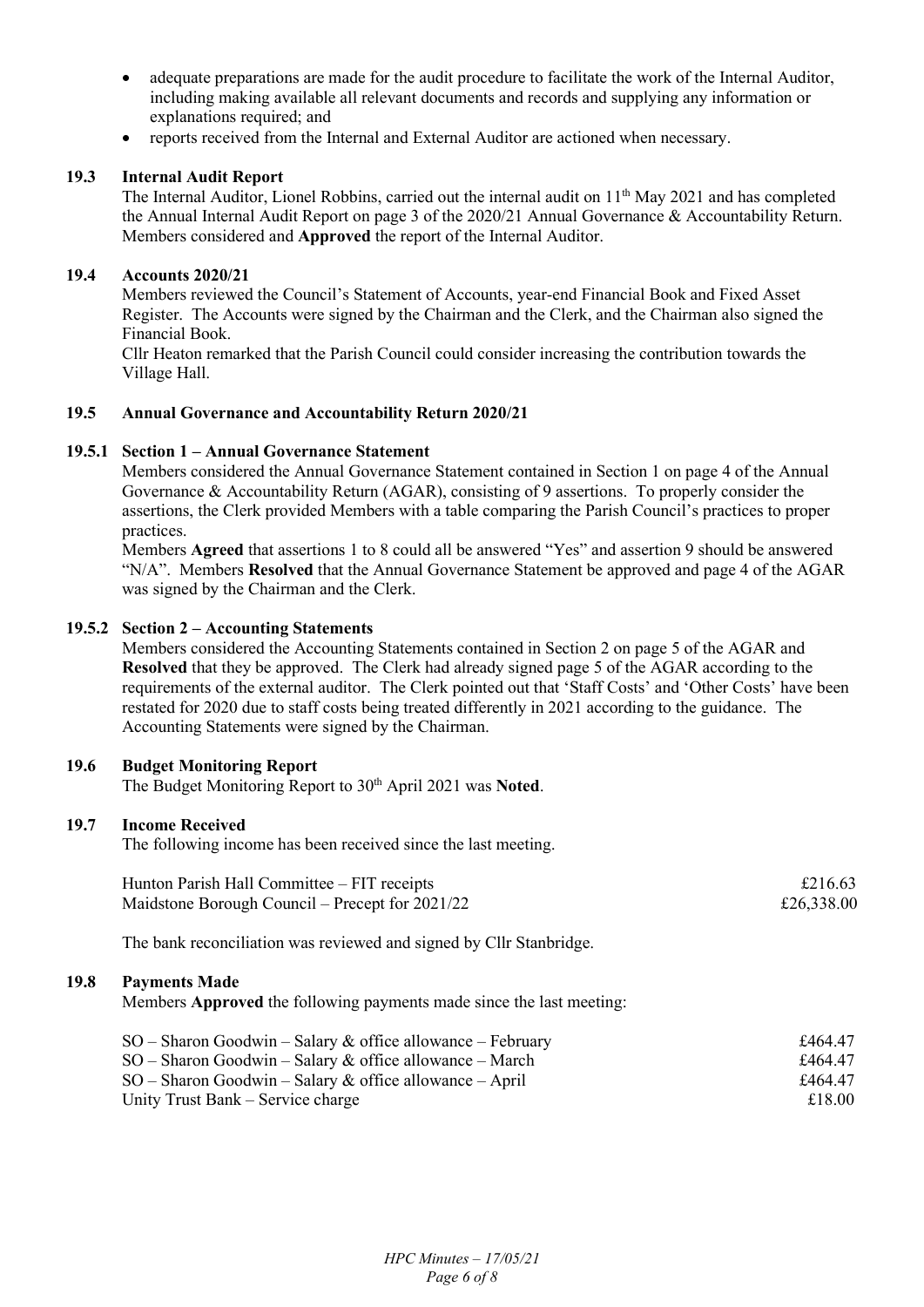## **19.9 Electronic Payments**

Members **Agreed** that the following payments be approved. Cllrs Stanbridge and Heaton will authorise the payments set up in Unity Trust Bank using online banking:

| $E. ON - Street lighting electricity$                                                        | £14.41    |
|----------------------------------------------------------------------------------------------|-----------|
| Q-Tec Solutions Ltd – Supply and installation of replacement LED streetlight                 |           |
| Kathy Reid - Reimbursement for replacement defibrillator battery                             |           |
| KALC – Annual membership subscription                                                        | £346.49   |
| Fields In Trust – Annual membership subscription                                             | £65.00    |
| Lawrence Containers – Steel container for secure storage                                     | £2,400.00 |
| Hoods Tree Services Ltd – Removal of deadwood from oak tree                                  | £240.00   |
| KALC – Training course 'All About the AGAR'                                                  |           |
| P Allison and Sons Demolition Contractors Limited - Asbestos survey and demolition of old    |           |
| cricket pavilion                                                                             | £3,600.00 |
| Glynn Bell – Reinstatement of plumbing services following demolition of old cricket pavilion | £98.00    |
| King George's Field, Hunton – Contribution for $2021/22$ less 1/3 contribution to container  | £5,333.34 |
| Hunton Parish Hall Committee - Contribution towards running costs (First half)               | £500.00   |
| Sharon Goodwin - Travel expenses/Postage                                                     | £26.40    |
| Lionel Robbins - Internal audit                                                              | £90.00    |
|                                                                                              |           |

### **20. PLANNING**

### **20.1 Planning Applications**

- **20.1.1 Riverside Cottage, Vicarage Road, Yalding**  21/502071/FULL Conversion of garage into single bedroom annexe. Parish Council recommendation: No comment.
- **20.1.2 The Old Stables, Salters Cross, Vicarage Road, Yalding**  21/501879/FULL

Minor internal alterations to improve the dining room together with the removal of an existing window, the enlargement of the existing opening in external wall and installation of a new external door frame. Parish Council recommendation: No objection.

#### **20.1.3 The Old Stables, Salters Cross, Vicarage Road, Yalding** – 21/502083/LBC

Listed Building Consent for installation of a wood burning stove together with an insulated metal chimney. Parish Council recommendation: No objection.

- **20.1.4 9 Bensted Close, Hunton**  21/502296/FULL Single storey side/rear extension. Parish Council recommendation: No objection.
- **20.1.5 Dwelling Beech Farm, Shingle Barn Lane, West Farleigh**  21/501876/FULL Retrospective application for the erection of garden store, including dog kennel area and log store. Parish Council recommendation: No objection.
- **20.1.6 Wilsons Yard, Unit 2 and 4-5, George Street**  21/502130/SUB

 Submission of details pursuant to condition 1 (contamination) of application 19/501420/PNQCLA. Parish Council recommendation: Cllr Summersgill informed Members that a previous submission of details to discharge a condition on contamination was refused by MBC as further investigation was required. When the investigation was carried out, hydrocarbons were identified. After further investigation, the report considers the assessment to be fine, but gas protection membranes are required. Cllr Summersgill is concerned that three properties are being built on the site, but it is up to MBC to consider. No comment.

#### **20.1.7 Wilsons Yard, George Street** – 21/502131/SUB

 Submission of details pursuant to condition 1 (contamination) in relation to planning permission 18/506016/PNPA.

Parish Council recommendation: No comment.

*HPC Minutes – 17/05/21 Page 7 of 8*